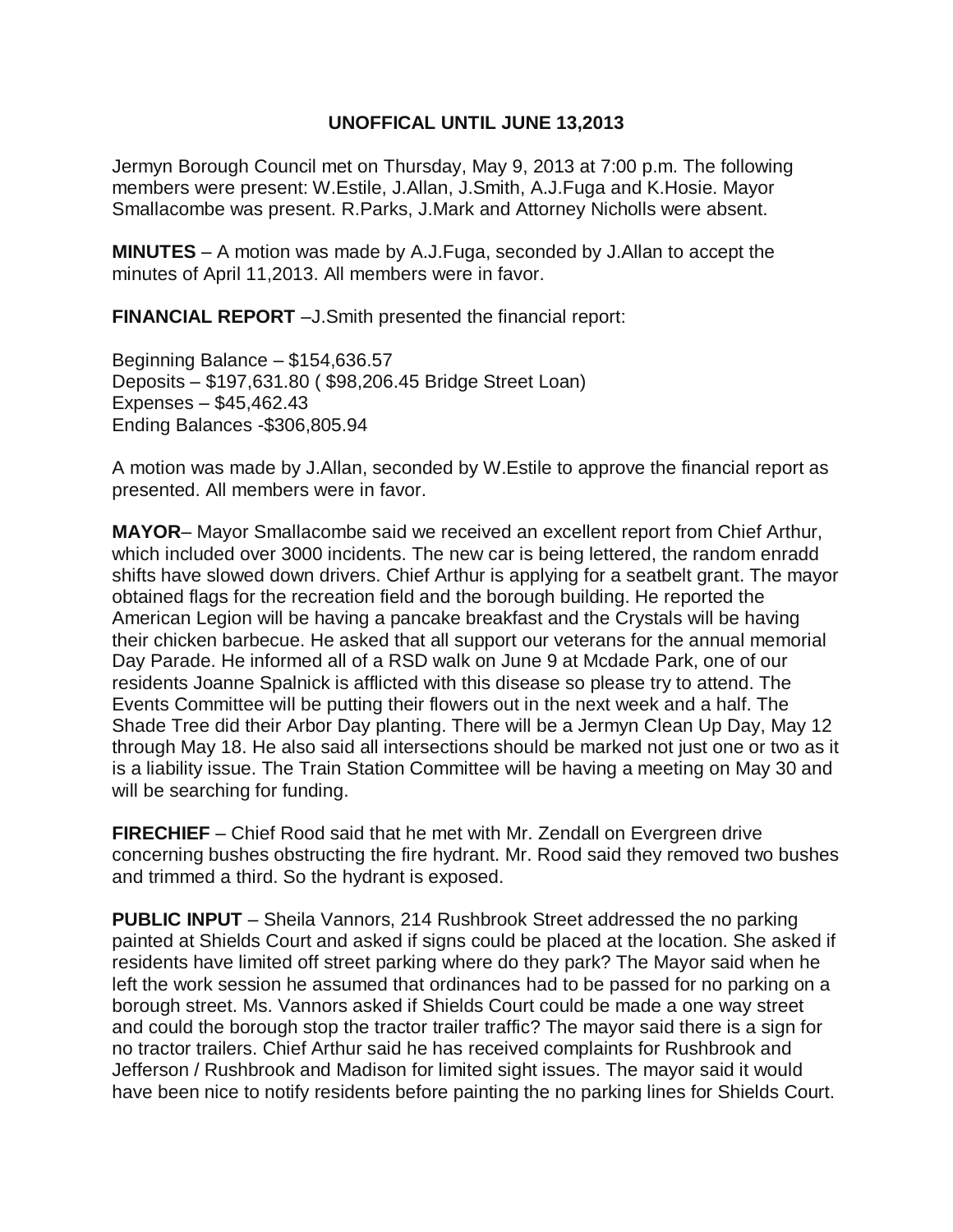Matt Carpenter, 210 Rushbrook Street, asked why did they paint Shields Court if there was only complaints for Jefferson and Madison Avenues? Councilman Estile responded saying Mayor Smallacombe complained. K. Hosie said they will discuss the one way issue on Shields Court at councils next work session.

Megan Roberts took this time to thank council for taking care of the drainage problem at her home.

R.Rood brought up the bolts left standing in the field from previous playground equipment. J.Allan said he is addressing the problem and we will either fix the equipment or tear it out. Mr. Rood would also like to know about the rules for dog walking in the park. He said there are signs for no dogs but in the borough's welcome pamphlet states differently. Council stated there is an ordinance banning dogs from the park. Mr. Rood also asked about his sewer problem that has been going on for three years. He said Attorney Nicholls was asked by Mr.Raymonds' attorney who gave him permission to hook up to that sewer line? Mr. Rood said to avoid costly litigation Council can put in another line for him to hook into and solve the problem he has had. K. Hosie asked that W.Estile inform Mr. Parks of a new line and to get a cost.

Michelle Newberry of Lackawanna County reported that the Aylesworth ribbon cutting will be in the near future. She mentioned other activities the County is having and can be seen on the County website and will be put on the Borough's website.

Mr. R. Chase asked Ms. Newberry to look into the atv problem around the lake at the Aylesworth Park.

A.Wilson asked the status of Bridge Street. K.Hosie said we are waiting on the contract from KBA.

Shelia Wilkes asked about the letter denying the minor subdivision of their property from Attorney Nicholls? K. Hosie said it will be addressed shortly.

**FINANCE**– A motion was made to approve invoices in the amount of \$3,218.46 by A.J.Fuga seconded by W.Estile. All members were in favor.

**PUBLIC SAFETY** –A.J.Fuga said that the enradd shifts are a huge success and hopes to do more in the future.

**RECREATION** – J.Allan reported that the new backboards should be installed by the end of the month and is looking into upgrades at the park.

**ROADS COMMITTEE** – Mr. Smith said the 700 Block of Lincoln will be paved this year with grant funds.

**ZONING OFFICER**– B.Chase reported that there have been a lot of pool, shed and fence permits. He is also working on a pool on Jefferson Avenue with unlocked gates